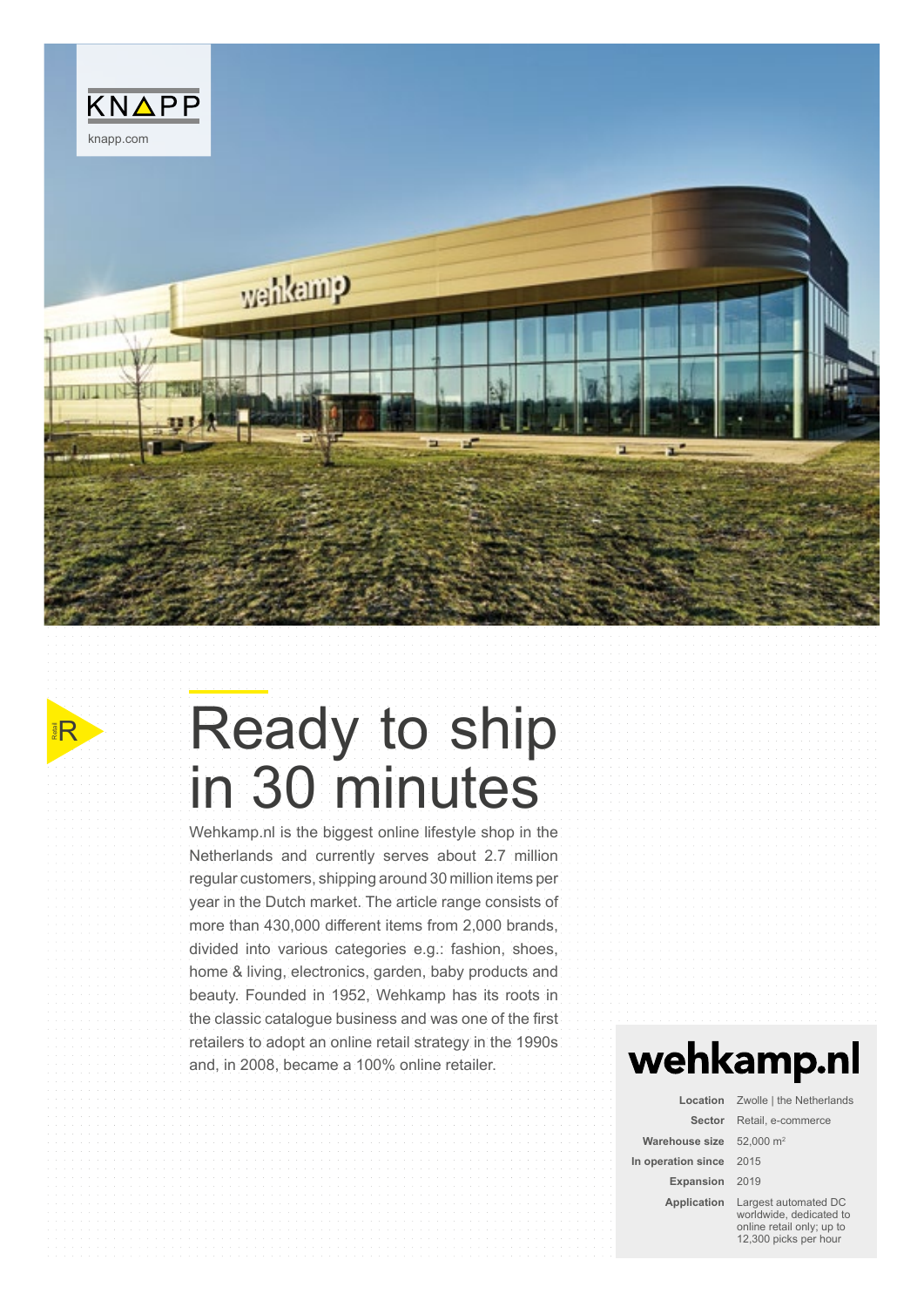

Sander Bolmer, Director Supply Chain, Wehkamp

# **Support future growth**

Wehkamp used to fulfill their orders from warehouses in Dedemsvaart and Maurik. In 2012, to accommodate a future growth target of 200 percent by 2020 and the broadening article range, the company decided to build a greenfield built to suit fulfilment center in Zwolle to replace their small goods operation. The new Logistics Service Center (LCS) Zwolle should become the largest distribution center in the world solely dedicated to online retail.

# **Scalable design**

In early 2017, wehkamp.nl decided to expand warehouse capacity due to changes in its business and forecasted growth. The extension included an expansion of the automated shuttle system by three extra rack line systems to provide additional 79,500 storage locations and higher throughput. Along with the increased performance of the shuttle system, four additional goods-to-person work stations were installed. Due to the scalable design of the solution, extensions like this were already considered in the initial design phase. Therefore, most of the extension efforts took place during ongoing operation.

Case study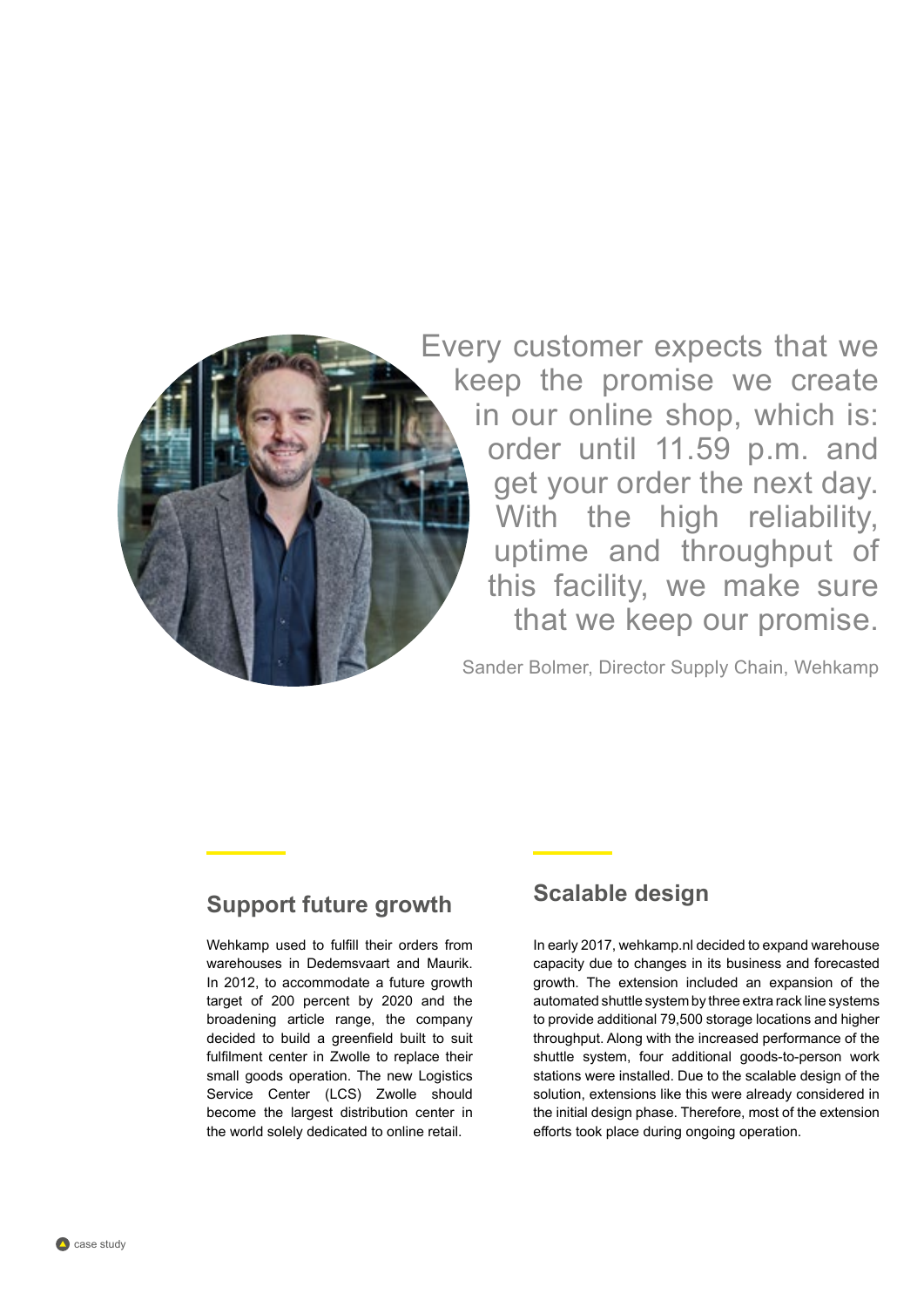

The Pick-it-Easy work stations meet the latest standards of ergonomics and facilitate efficient<br>and error-reduced picking. The ergonomic design together with the high usability of the easyUse<br>interfaces create a state-of-t

Our facility is designed with a goods-toperson principle. When a customer places an order, the order is assigned to one of our 28 Pick-it-Easy work stations. The OSR Shuttle™ automatically delivers the right items to the work stations. In addition, our employees can work on 6 customer orders simultaneously which allows us to pick up to 12,300 items per hour.

Sander Bolmer, Director Supply Chain, Wehkamp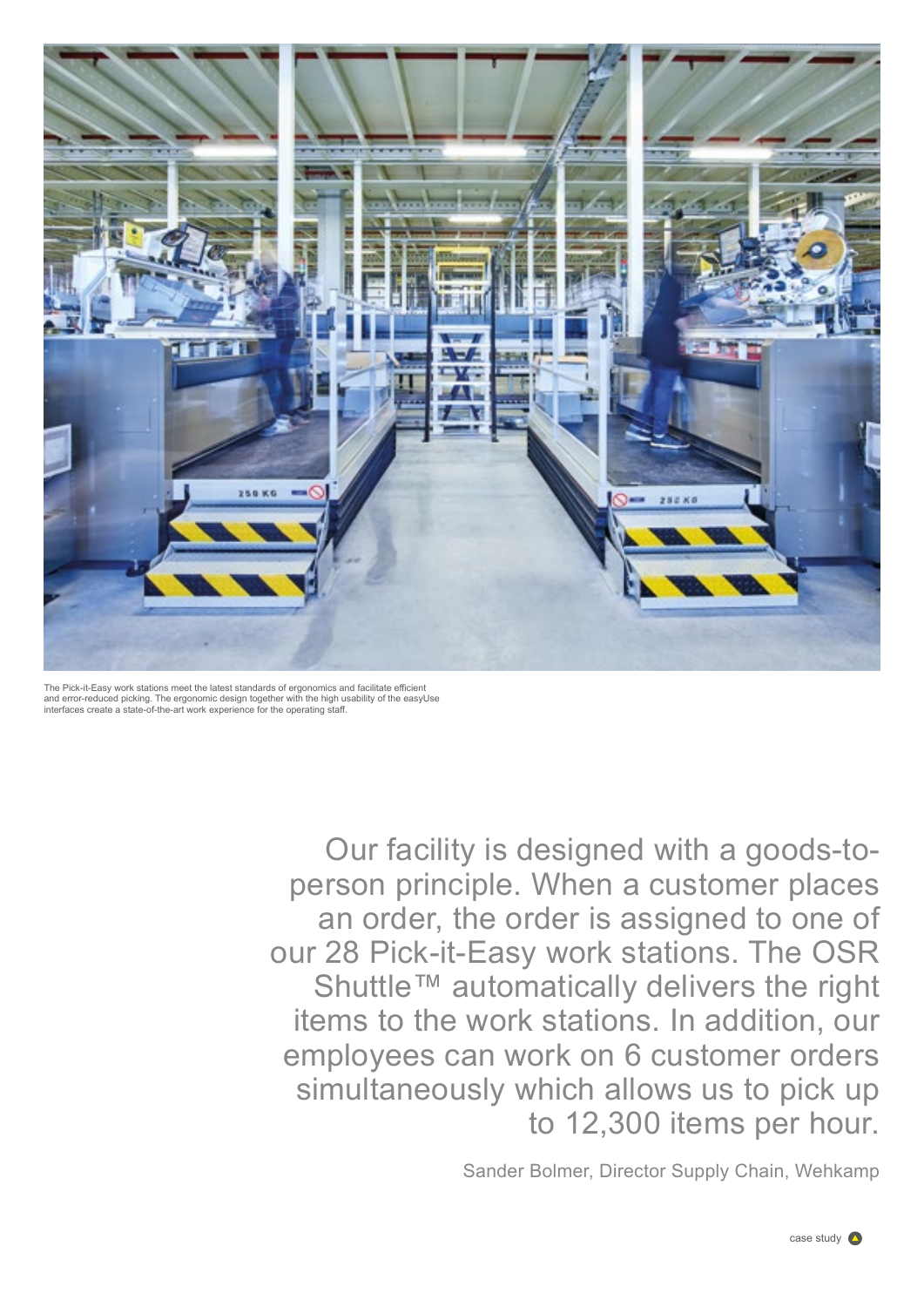

The numbers of the Zwolle site are impressive but there is so much more to it than just numbers. The processes are tailored to fit the fast-paced business of wehkamp.nl and most items only have to be touched once by the employee during order processing.

Rene Wolters, Managing Director KNAPP Benelux

# **Key to a successful solution**

*Listen, understand, implement* – every design phase of a project starts with this simple principle. KNAPP deals with each customer's demands and requests in detail in order to transform them into tailored intralogistics systems and processes. For Wehkamp, KNAPP designed a solution that supports the fastpaced growth of their business and improves the service to their customers on many levels. Despite the complex requirements of the e-commerce application, the solution is easy to use from an operational perspective, following the KNAPP motto: making complexity simple. The solution employs a sensible level of automation where automatic and manual processes blend. In that way the KNAPP system enables Wehkamp to have customer orders ready for shipment within 30 minutes of order receipt.

# **Increased sustainability**

Automatic packing lines reduce the height of the dispatch carton precisely to the fill level of the item and therefore eliminate the need for filling material. This height reduction secures the items inside the carton and significantly reduces the amount of transported air. Non-fragile items and smaller orders are shipped in plastic bags. Using plastic bags and reduced carton sizes takes up less space in the delivery vehicles. ultimately reducing CO $_{\rm 2}$  emissions.

# **Smart one-touch handling**

The solution is designed as an all-in solution: all articles – except for bulky and hanging goods – are stored to and retrieved from the automated system OSR Shuttle™. With its double-deep tote storage, the OSR Shuttle™ provides sufficient storage capacity for Wehkamp's large assortment. The total OSR Shuttle™ consists of 21 aisles with 26 levels – 546 shuttles serve a total of 556,000 storage locations. Two cross belt sorters connect the storage area with the picking area. Goods-to-person work stations of KNAPP's Pick-it-Easy series are located on two levels and are supplied with goods from the OSR Shuttle™. Utilizing KNAPP's *all aisles access*, every order can be processed and completed at every work station. This design approach enables Wehkamp to reduce their system complexity and avoid consolidation because every item can be accessed by any pick station.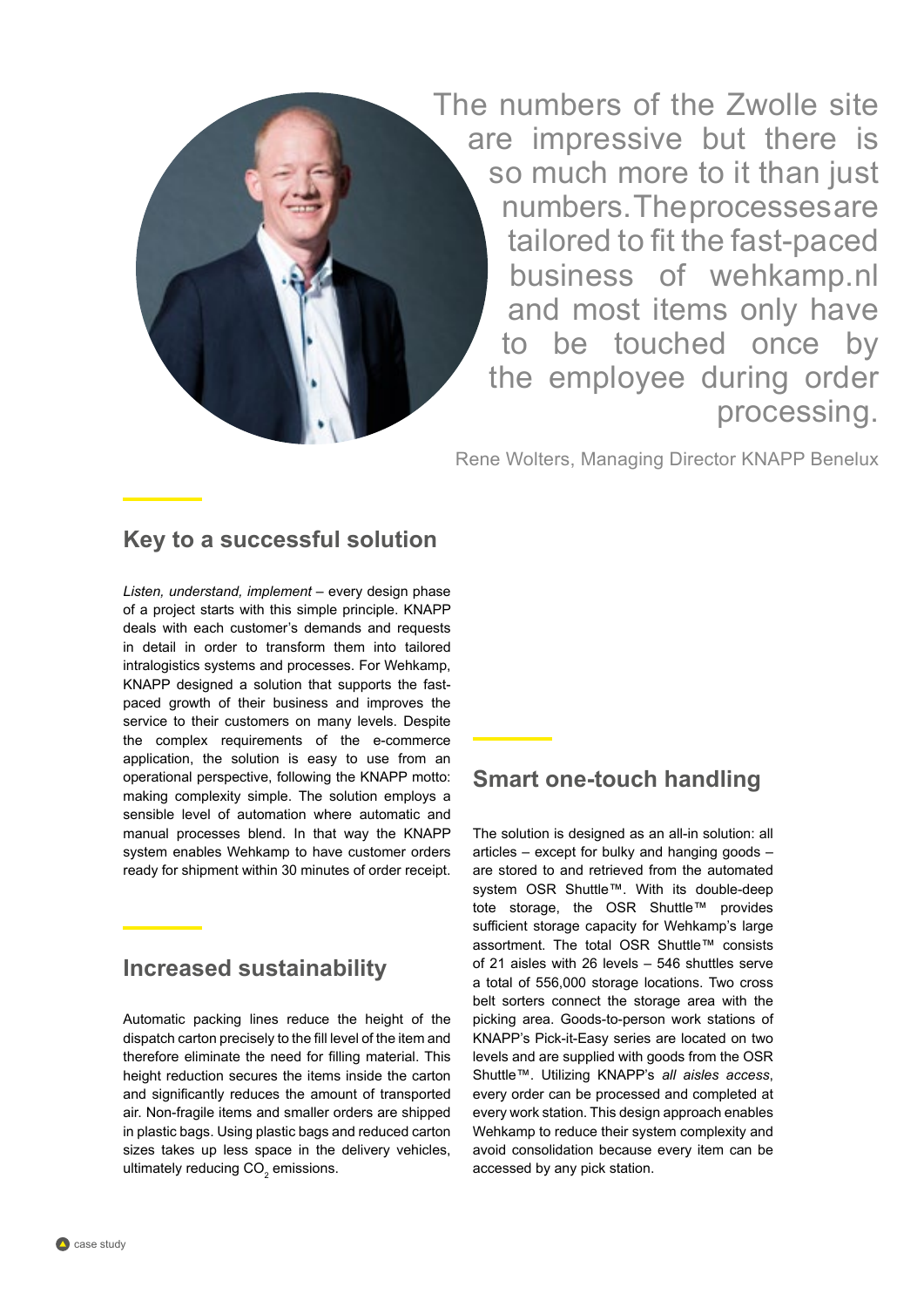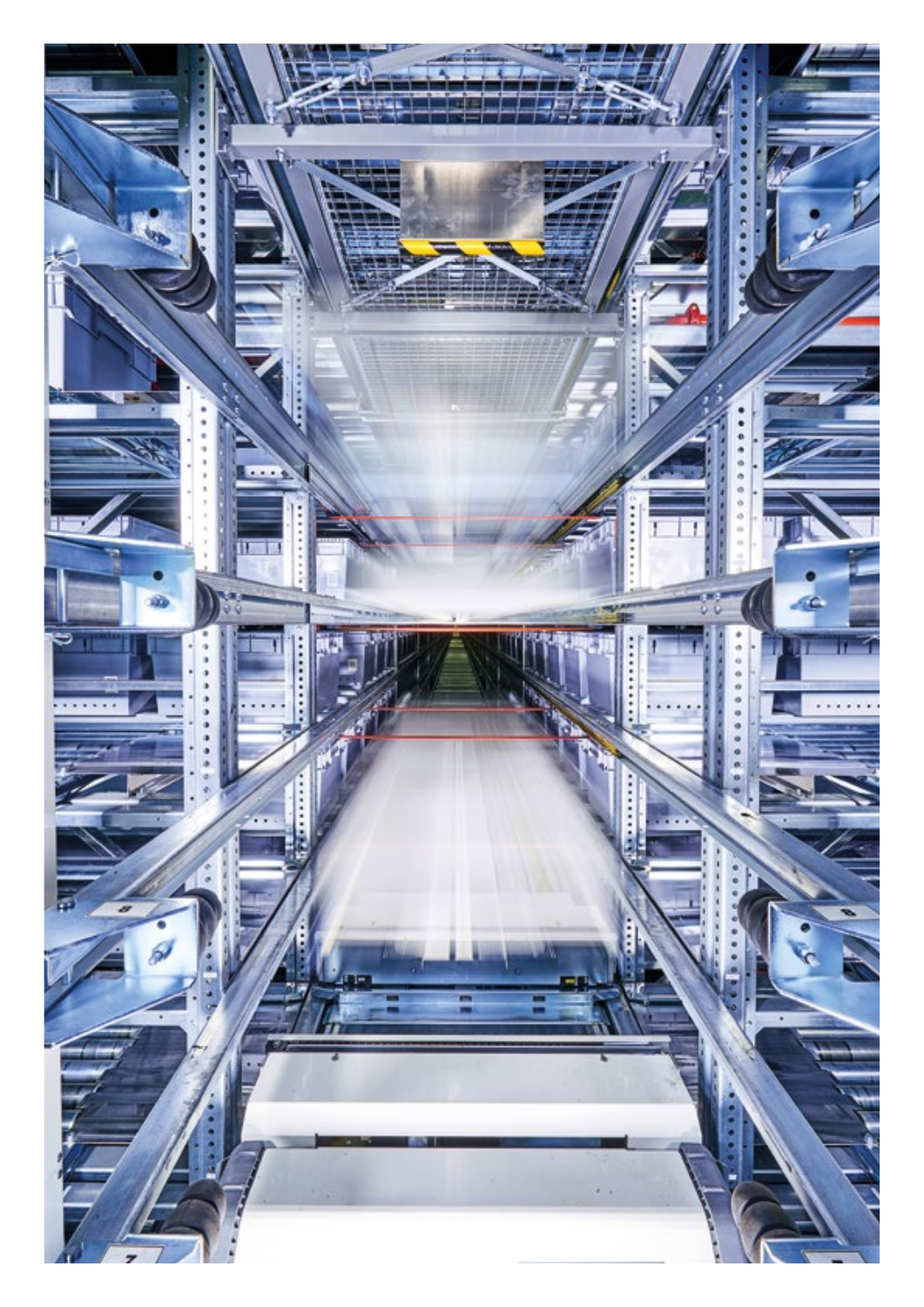

# **Processes at Wehkamp**

#### **<sup>1</sup> Inbound**

#### **Goods-in**

After receiving, goods are repacked into storage containers at 16 height-adjustable work stations. On average, 10 pieces are stored per container. If an article is new and its master data is unknown, the article is measured at one of three measuring devices. By calculating the dimensions of the article, the system ensures optimal storage density in every tote.

#### **Returns**

At the returns area, articles are checked for quality and either discarded or re-packed for storage. The returns sortation is done at 18 height adjustable work stations. The handling of returns, including controlling and repacking of the articles, is done at 96 work stations, which are divided by flat-packed goods, shoes and electronics.

#### **<sup>2</sup> Storage**

Storage containers from the decanting and returns areas are automatically stored into the automated storage system OSR Shuttle™. More than 400,000 SKU (stock keeping units) are stored centrally in the OSR Shuttle™ – over 100.000 of them only have one storage location available, however, the OSR Shuttle™ manages to provide the right stock keeping units at the right time at the right work station. The 546 horizontally-moving shuttles, together with a high-speed lift system ensure consistent and reliable throughput and a balanced workload at the goods-toperson work stations.

#### **<sup>3</sup> Automatic order start**

At the automatic order start, three carton erectors provide the work stations with the necessary cartons – large or small – which are conveyed to the pick buffer. For single item orders, empty totes are transported to the pick buffer and combined with the cartons. Upon order release, the warehouse control system KiSoft decides which transport unit suits the order.

## **<sup>4</sup> High-speed transportation**

The high-performance conveyor system Streamline conveys the containers throughout the entire warehouse. Two cross-belt sorters distribute the containers across all the picking work stations with speed and precision.

## **<sup>5</sup> Picking**

Goods-to-person picking is processed at 28 Pick-it-Easy Health work stations which are served with goods by the OSR Shuttle™. Two cross-belt sorters connect the OSR Shuttle™ and the Pick-it-Easy work stations. For multiline orders, the appropriate cartons are supplied to the target bay of the picking station. Single item orders are gathered in a so-called super-tote for fast picking and are separated and packed later. This approach generates optimized order lead time while also creating an ideal workload balance across all the picking stations during peak times.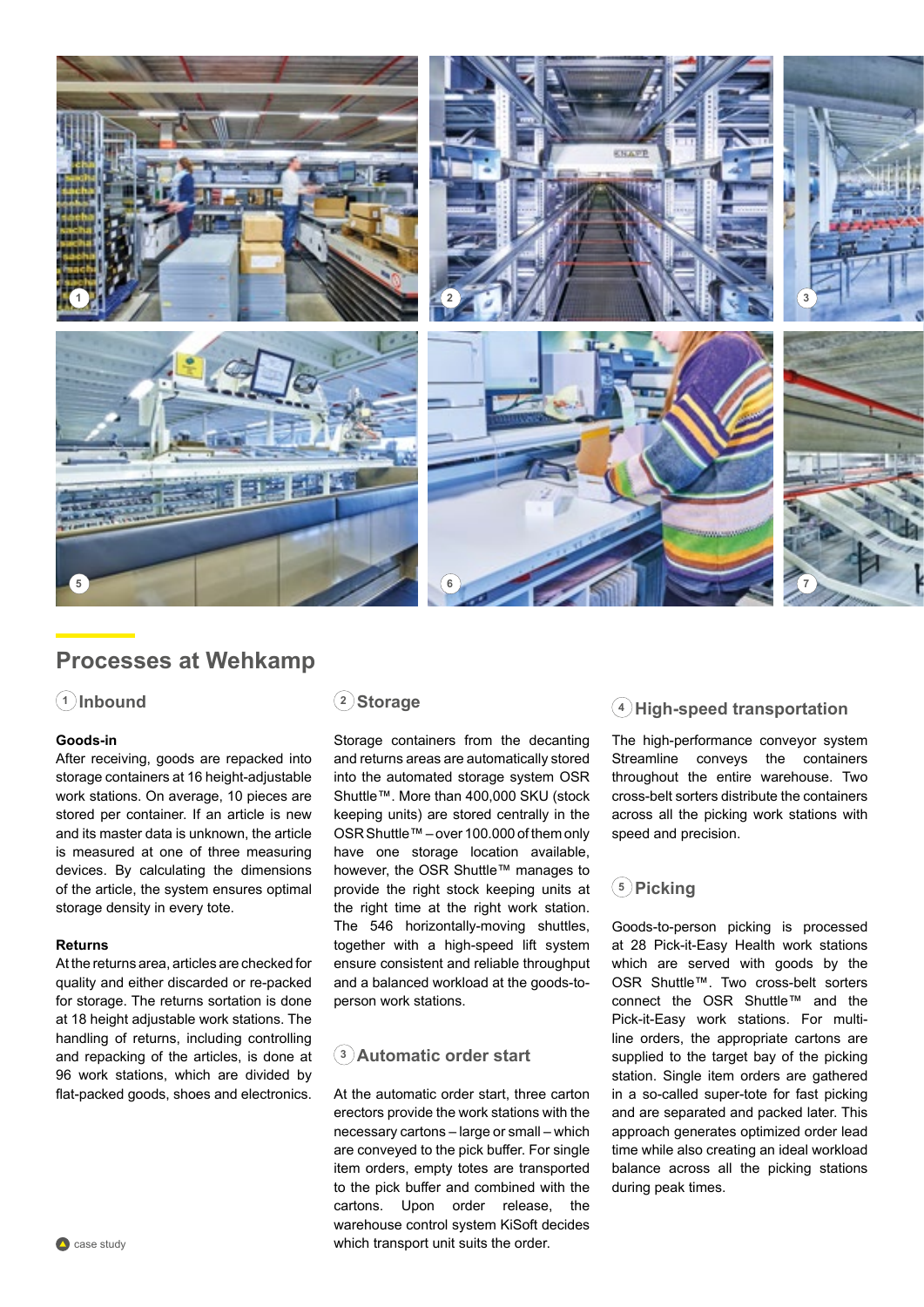

# **<sup>6</sup> Packing**

#### **Value-added services**

Orders that require additional value-added services are conveyed to a manual packing area where gift wrapping and other services can be processed. 20 work stations are involved in the packing process during peak days.

#### **Cartons**

Multi-line cartons are conveyed automatically to one of three automatic carton closing machines. Each of these is suited for a specific carton footprint that wehkamp.nl uses. Before closing, packing lists and flyers are inserted. Next, the carton height is reduced by cutting off excess material. Finally, the carton is lidded, a shipping label is applied and the carton proceeds to the sorting and dispatch area.

#### **Bags**

Orders that are suitable for bagging are transported to a separate bagging area. Here, employees place the individual items onto a conveyor which automatically combines the right product with the right packing list and flyer. Once the allocation of packing list, flyer and item is complete, two bagging machines wrap the item in a bag.

#### **<sup>7</sup> Sorting**

The parcels are sorted for their different destinations on a total of 140 sortation ramps. Sliding chutes guarantee the gentle handling of the cartons, making sure that the order gets to the customer in the expected quality.

# **<sup>8</sup> Software**

KNAPP's software KiSoft controls and optimizes the processes in the warehouse. All processes are monitored in the control center.



**430,000 SKUs** 



**12,300 picks per hour** 



**Next day delivery**



**Efficient returns handling up to 40 percent in apparel category**



**Ergonomic work environment** 



Reduced CO<sub>2</sub> emission **thanks to smart packing** 



**30 minutes order lead time**



**Optimized service** 



**Flexibility, performance, quality and efficiency**